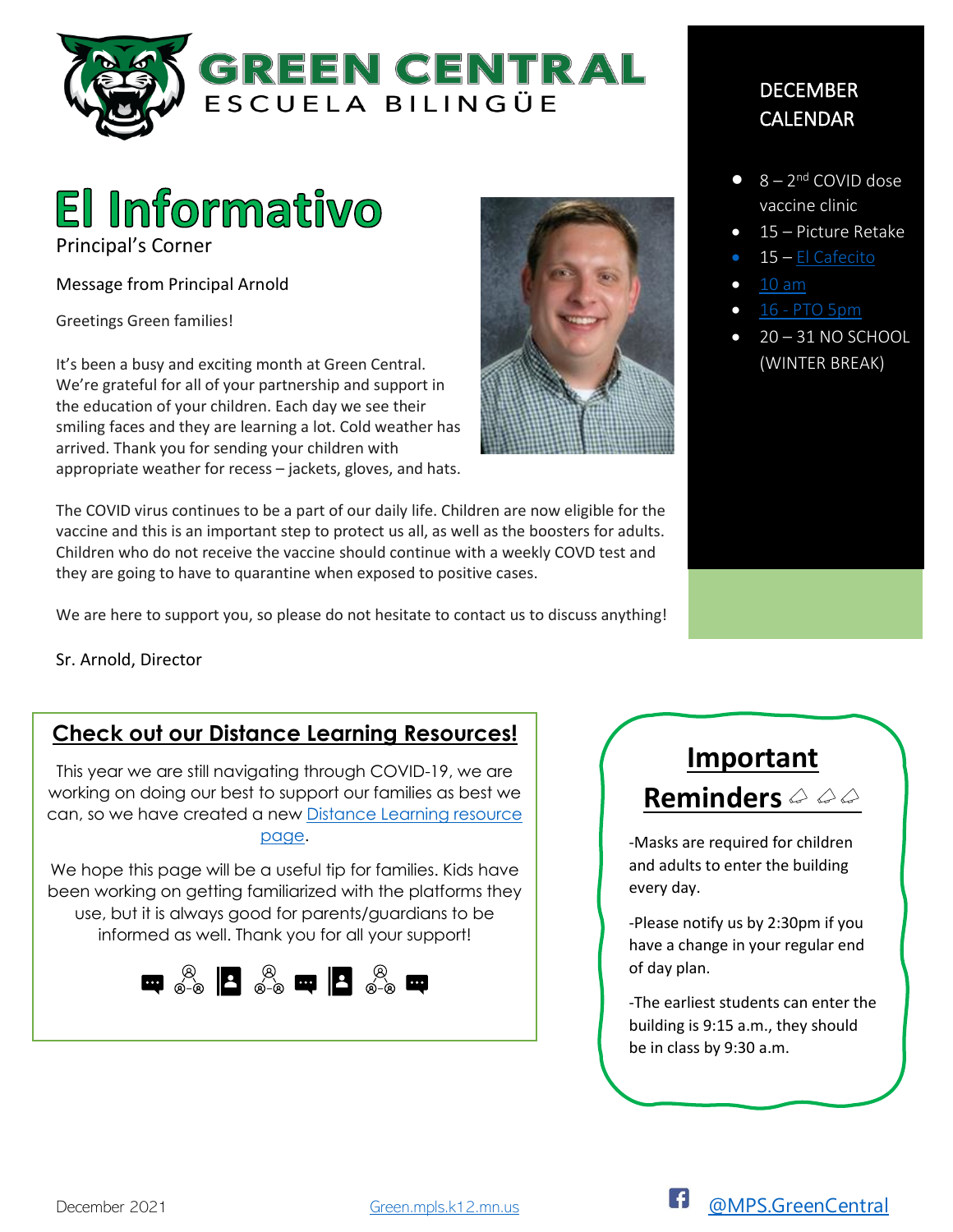

## Picture Retake December 15!

 $\overline{\phantom{a}}$ 

Lifetouch will be coming back December 15, 2021, for retakes. This time the office will not be sending home picture packets home to everybody as not everybody will need a retake. If you are interested in a packet/retake, please inform your child's teacher so they can bring a packet home.

This can also be done online a[t mylifetouch.com](https://my.lifetouch.com/mylifetouch/%23/) with your Picture Day ID: EVT7ZKFTK

### **Vaccine video and information**





We are still using the app [Pick Up Patrol,](https://www.pickuppatrol.net/parent-questions) which allows parents to make daily dismissal changes, report absences and more, directly on their phone or computer! If you still have not logged in and created an account, you can reach out to Angie at [angie.barrera@mpls.k12.mn.us](mailto:angie.barrera@mpls.k12.mn.us) or call 612-668-3751.

Find your vaccine today! Call 612-348- 8900 (Hennepin County, leave a message if they don't answer.

Who should get a COVID-19 booster? Look [here](https://mn.gov/covid19/vaccine/vaxforkids/index.jsp%20%20for) more information.

Do you need to get a FREE COVID-19 test? [Here](https://mn.gov/covid19/get-tested/testing-locations/index.jsp) you will find a place nearby.

# **Coffee and Chocolate sale pick up!**

Thank you to the many families who supported the Coffee and Chocolate Sale! Large orders (6 or more items) will be ready for pick-up on Wednesday December 8, from 3:30 p.m. - 4:30 p.m. (please make sure not to park in our bus lane) inside the main doors (Door 1). Small orders (5 items or fewer) will be sent home with students also on Dec. 8.

Volunteers are needed to sort coffee and chocolate orders during the school day on December 8. Please contact Nicole Falk if you can help at [erdm0030@yahoo.com](mailto:erdm0030@yahoo.com) and angie.barrera@mpls.k12.mn.us.

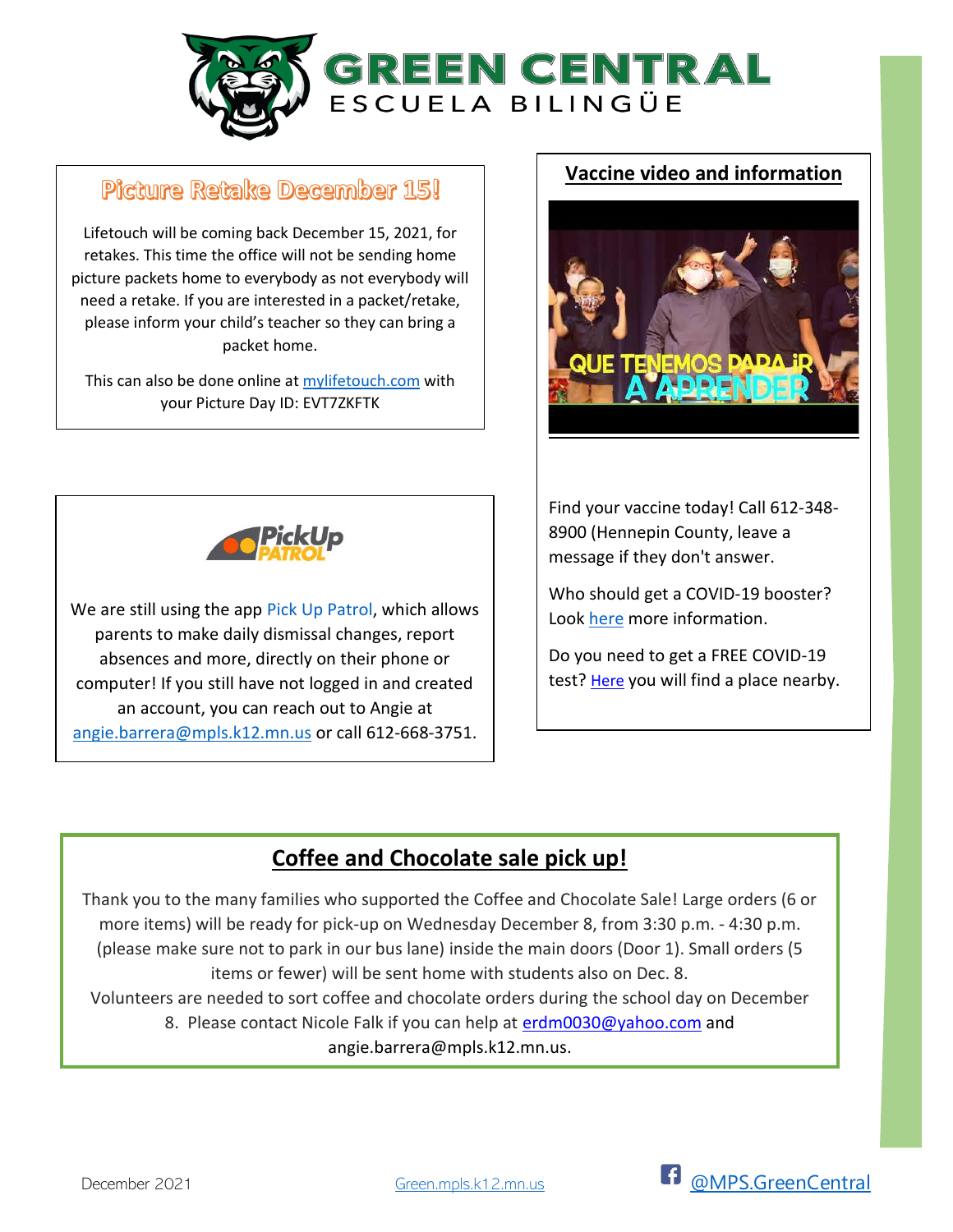

# **Ways to Get Involved**



**\*** [Coffee with the Administration:](https://meet.google.com/qmq-figx-thm) Get the latest school updates, connect with our leaders and bring up questions or concerns. Virtual meeting third Thursday of each month at 10am

**\* New** [PTO:](https://meet.google.com/mhh-qppg-iha) We are a new community! Therefore, our parents will decide the purpose and goals of this group. Meeting every third Thursday of the month 5pm. Meeting will be virtual.

**\*Volunteers:** Welcome volunteers! If you would like to volunteer in a classroom or at special events, please look at the [volunteer page](https://green.mpls.k12.mn.us/News?itemId=2067) on our school website or get in touch with [angie.barrera@mpls.k12.mn.us](mailto:angie.barrera@mpls.k12.mn.us) or call 612-668-3730.

**Colectiva Bilingue:** A new parent nonprofit organization to support dual language schools in MPS and unite a larger community of bilingual learners. Find out more on the Colectiva [webpage!](https://colectivabilingue.org/)

\***Adult Ed Group**: Tuesday Mornings 9:30-11:30am. A wide variety of educational talks and activities where they develop new craft skills that strengthen and help enrich their knowledge and maintain better communication with their family. For more information contract Irene Pizana at 612-6684291 or at irpiz001@mpls.k12.mn.us

# **Grupo de WhatsApp del PTO**

Thank you to everyone who attended the October PTO meeting. Follow this link if you would like to join the WhatsApp group! https://chat.whatsapp.com/HFx2ircwzhKIZI5hEmoJ7v

The next meeting will be on December 16 at 5pm. We hope you join us!



#### **We need pants!**

Our health office needs small/medium pants for boys and girls. They could also use some small/medium shoes. If you have new or gently used pants or shoes, you can bring them to the office.

#### **El Cafecito meetings**

Don't forget to join us at our next El Cafecito meeting that will be December 15 at 10 a.m.